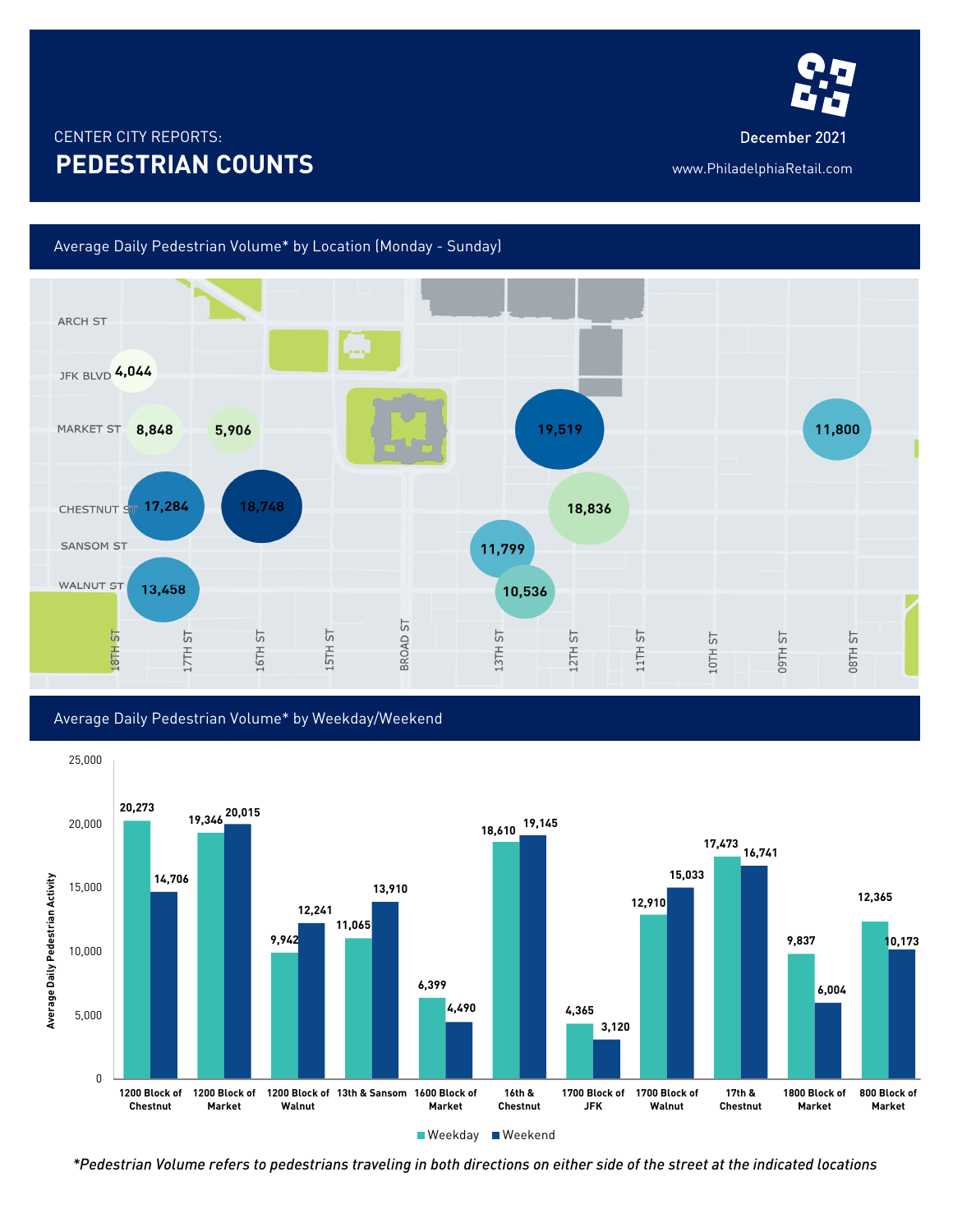

Average Hourly Pedestrian Volume\* on Weekends (Saturday - Sunday)



*\*Pedestrian Volume refers to pedestrians traveling in both directions on either side of the street at the indicated locations*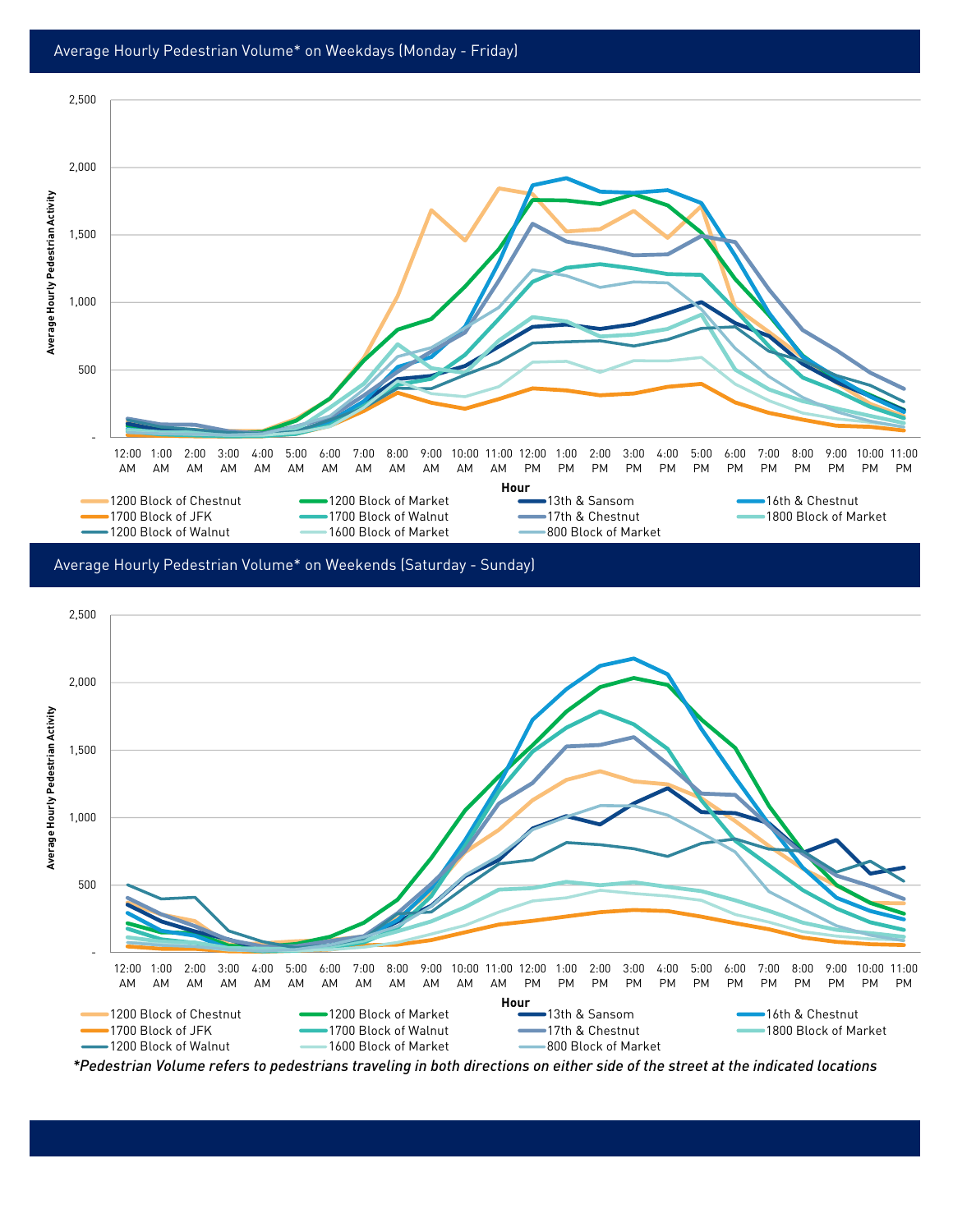

*CCD has digital pedestrian counters at 20 locations throughout the dense core of Center City, 12.4% of the area between Vine Street and Lombard Street, river to river. Typically, this area has accounted for about 40% of all pedestrian traffic in the broader area of Center City between Vine and Lombard streets, river to river. For this larger area, CCD uses anonymized cellphone data, provided by Placer.ai, that sorts daily visitors to this larger area into three categories: residents, workers, and visitors, which includes tourists and regional shoppers*